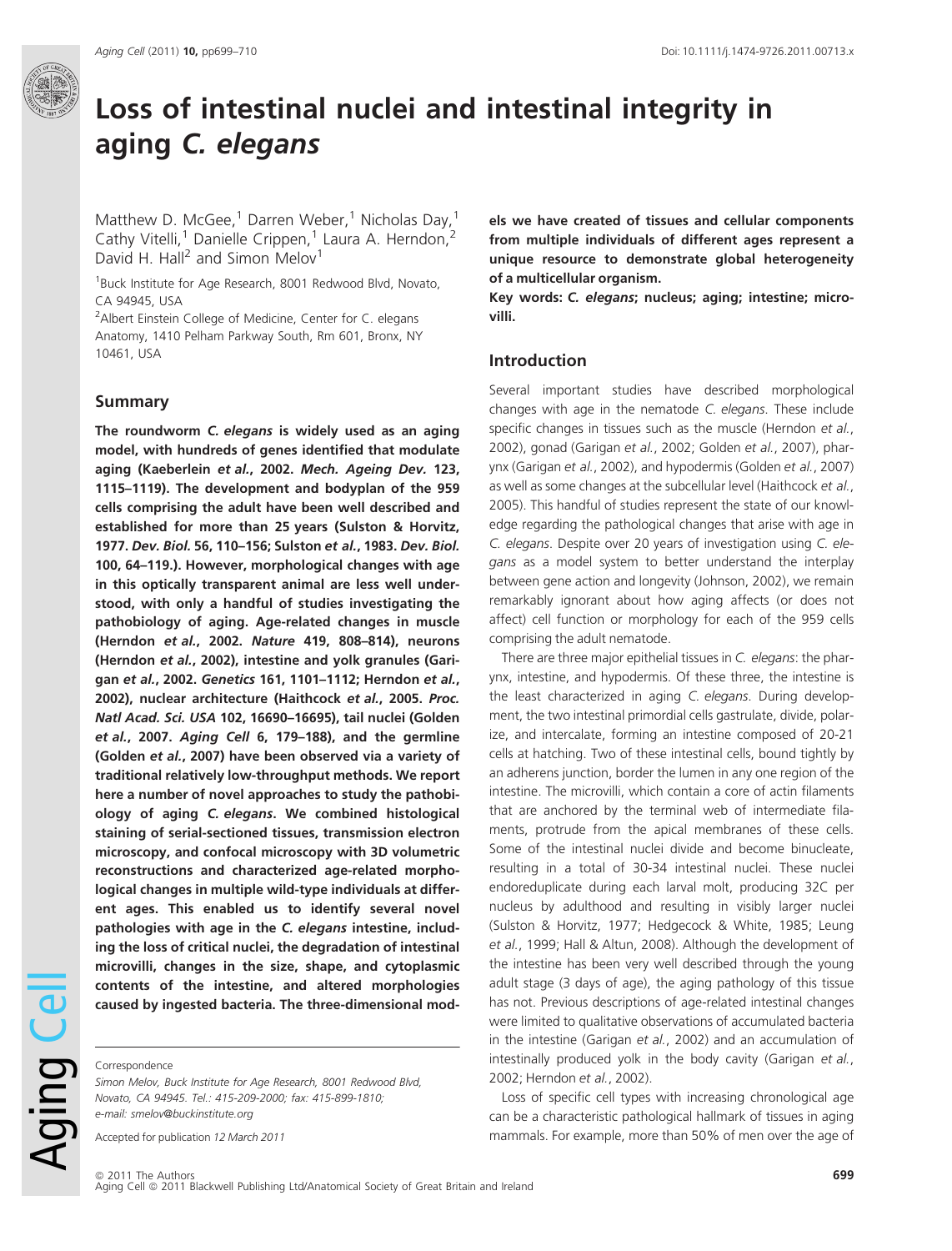80 have some degree of functional muscle loss (sarcopenia) that is clinically significant (Thomas, 2010). C. elegans has a tremendous potential for quantifying the loss of specific cells or nuclei with age, owing to its optical transparency, and completely defined cell lineage. Accordingly, we set out to integrate a suite of techniques that could be applied to better understand the fate of specific defined nuclei within the aging nematode. Here, we describe for the first time in detail the aging pathology of the C. elegans intestine. Our novel approach confirmed previous observations of bacterial and yolk accumulation in the aging intestine. We also report major age-related changes that were regionally specific, progressive degradation and sometimes complete loss of intestinal microvilli, major degradation and loss of intestinal nuclei, and changes in the size, shape, and cytoplasmic contents of the intestine. We took a unique approach to investigate aging pathology by combining three complementary methods: traditional histological staining of sectioned tissues, transmission electron microscopy, and confocal fluorescence microscopy combined with 3D volumetric reconstruction. This

synergistic approach of combining computationally intensive 3D modeling with traditional morphological techniques allowed us to reconstruct tissues, proteins, and organelles in three dimensions in the whole worm at different ages. This afforded us an unprecedented visualization of aging at the whole organism level at high resolution, which will facilitate additional studies in other tissues, allowing us to quantify and better understand which cells are vulnerable to the degenerative changes in age.

## Results

### Age-related intestinal phenotypes

We utilized both light and transmission electron microscopy to determine the fate of various tissues relating to the aging C. elegans intestine. We observed massive changes in the organization and structure of this tissue. First, we embedded young and old wild-type (N2) hermaphrodite whole worms in plastic. Entire animals were sectioned at a thickness of  $0.5 \mu m$  (resulting



Fig. 1 Pathobiology of aging C. elegans tissues. (A) Tissue sections stained with pararosaniline and methylene blue from equivalent regions of a 4-day-old and 20-day-old wild-type worm. Shown in the top is a schematic of the lateral view of a wild-type worm showing pharynx (purple), intestine (yellow), and gonad (red). The regions shown in the bottom sections are represented by gray boxes. The middle row is the 4-day-old worm, and the bottom row is the 20-day-old worm. Left to right, the regions are the head containing the pharynx, the region immediately posterior to the pharynx, the midbody containing the distal and proximal gonad arms, the midbody containing the uterus, and the rectum. Body wall muscle (bwm), intestine (int), distal gonad arm (dga), proximal gonad arm (pga), oocytes (ooc), embryos (emb), uterus (ut), anal dilator (ad), pharyngeal muscle (pm4), bacteria (bac), and yolk particles (y) are labeled. The intestine is barely visible as a thin pink wedge in the fourth section from the 20-day-old worm. Scale bar is 10 µm. (B) Representative transmission electron micrographs from 18-day-old wild-type worms showing the pharynx, the region immediately posterior to the pharynx, and the rectum. Zoomed regions below their respective images are indicated by dotted lines of the bacterial packing in the intestine and the rectum. The intestinal lumen in a class 'C' animal shows no microvilli facing the clustered bacteria, and the intestinal cytoplasm is dominated by empty vacuoles and a lack of ground substance. Other organelles are profoundly diminished. Pharynx and rectum TEMs come from class 'B' animals.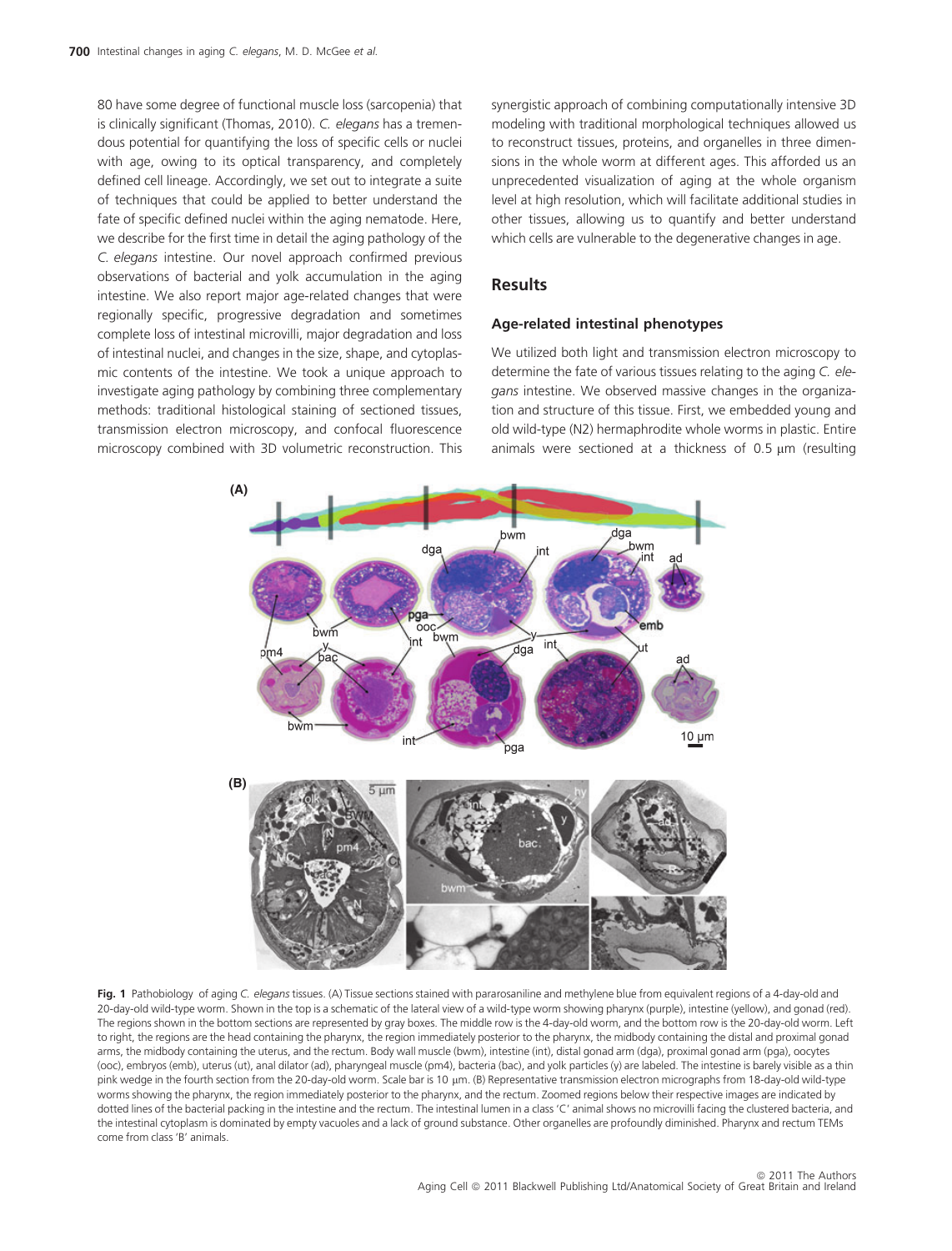in approximately 2000 serial sections per worm), and the cross-sections stained with the histological stains methylene blue and pararosaniline (Figs 1A, 3C and S1, Movies S1 and S2). Methylene blue primarily stains DNA, and pararosaniline is a general histological stain that labels many tissue types (Gomori, 1950). Transmission electron microscopy of similarly aged worms allowed higher resolution of small structures (Figs 1B, 2, 4, 7 and S2).

The intestine is first reshaped during late larval development when the expanding reproductive system pushes the intestine to the side of the body cavity (Sulston & Horvitz, 1977; Kimble & Hirsh 1979; Hall & Altun, 2008). During the later stages of aging, the germline progressively swells (Golden et al., 2007), pressing against the intestine enough to cause severe thinning of the intestinal epithelium, particularly along the midbody (Figs 1 and S1). During larval development and early adulthood, the intestinal cells have enough structural integrity to be reshaped without damage, but intestinal cells weaken during aging until this continued germline pressure causes dramatic distortions of the intestine and its lumen, possibly leading to the blockage of luminal flow and bacterial buildup (Fig. 3, Movie S3).

Consistent with other reports (Garigan et al., 2002), we found large pockets of undigested bacteria that were often visible in the intestinal lumen. This appears as dark purple stain in methylene blue/pararosaniline-stained sections (Figs 1A and S1, Movies S1 and S2). By using all the sections from a whole worm, we are able to observe in detail where the pockets of undigested bacteria are localized (Movie S1). These bacteria are most common near the pharynx, with many regions of the middle and posterior intestinal lumen completely empty (Figs 1 and S1). Intact bacteria are clearly visible in transmission electron micrographs, in both the pharyngeal lumen and intestinal lumen (Figs 1B, 4 and S2). These bacteria are likely undigested because of reduced pharyngeal pumping and poor grinder function (Collins et al., 2008). As they accumulate inside the lumen, these intact bacteria can undergo cell divisions and swell the lumen dramatically. In some cases, intact bacteria were also observed to invade the lumen of the uterus and spermatheca (entering via the vulva), or to cross into cells along the alimentary canal, passing through the lumenal plasma membrane and into the marginal cells of the pharynx (Fig. 2). Similar bacterial infections are known to occur in some nematode species as an adaptive mechanism with a commensal bacterial species or sometimes as a toxic invasion (Ciche et al., 2008; Irazoqui et al., 2010). While we generally view E. coli as a nutritious nematode 'food', and standard laboratory conditions saturate the animal in food, in extreme aging, the nematode may be overcome and killed by E. coli infection. In some portions of the intestinal lumen, bacteria appear to undergo a change in state and become actively damaging to the microvilli (Fig. 4I–N).

Like others (Garigan et al., 2002; Herndon et al., 2002), we also observed changes in yolk particles with age. Yolk particles are normally synthesized in the intestine and secreted into the body cavity (the pseudocoelom), where they travel to the germline (Kimble & Sharrock, 1983; Hall et al., 1999). Methylene



Fig. 2 Bacteria invade old worms. (A) Eighteen-day-old class 'B' adult. Live bacteria are clustered inside the spermathecal lumen. Arrows indicate several spermatocyte remnants lying among the bacteria. These bacteria have probably entered via the open vulva and become concentrated here at the distal end of the uterus, where immature oocytes likely block them from further migration into the gonad arm. (B) Closeup of same animal shows healthy bacteria at higher power. Arrow indicates an adherens junction between two epithelial cells, blocking the bacteria from crossing the epithelium and into the body cavity. (C) Eighteen-day-old class 'A' animal. Live bacteria (arrowheads) are clustered inside the marginal cell (M) of the pharynx, particularly near the basal zone near the body cavity, or pseudocoelom (P), although smaller clusters lie throughout the marginal cell. It is not certain whether these bacteria have penetrated into the cell via the basal pole, in which case they may have originally crossed through the intestine to reach the pseudocoelom, or whether they crossed the apical membrane from the pharyngeal lumen (L). As there was no evidence of free bacteria in the body cavity by TEM in this animal, we suspect that entry was via the apical pole.

blue/pararosaniline staining and transmission electron micrographs show yolk particles (Garigan et al., 2002; Herndon et al., 2002) accumulating in the body cavity of old individuals (Figs 1, 4 and S1, Movies S1 and S2). These yolk particles appear as magenta in methylene blue/pararosaniline-stained sections (Figs 1A and S1, Movies S1 and S2). Prior reports have described age-related yolk accumulation using different techniques (Garigan et al., 2002; Herndon et al., 2002). The effects of this yolk accumulation are not currently known, but we hypothesize that the accumulation is caused by the age-related changes in the intestine and germline (Golden et al., 2007), as these tissues are the site of yolk synthesis and the principal deposition site of yolk, respectively. We report here age-related changes in the intestine, which we hypothesize could cause an overproduction of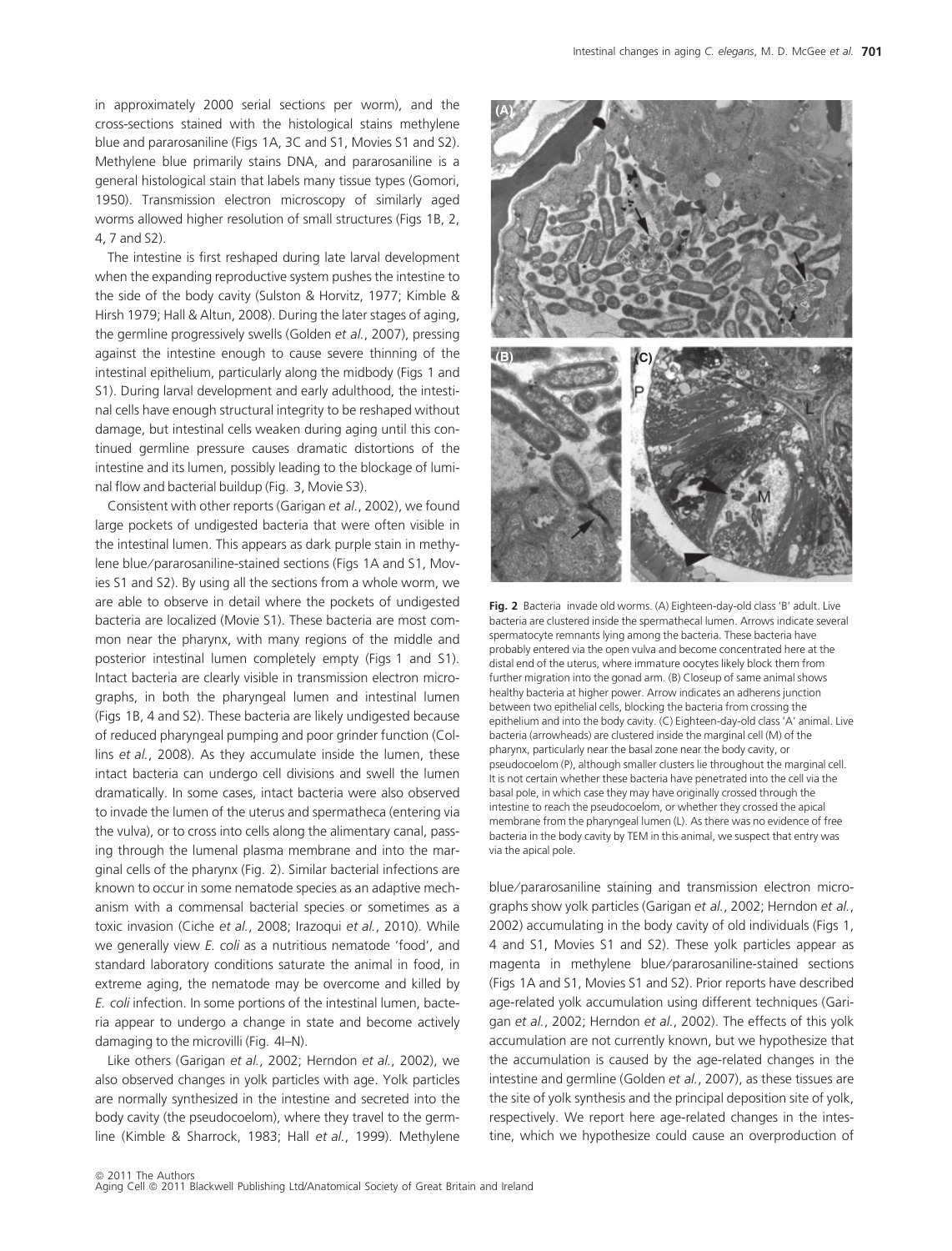

yolk. We find that the germline is also affected by aging in a manner that may limit yolk absorption (in preparation).

Other notable age-related changes in tissue morphology include body wall muscle degeneration, an accumulation of chromatin in over-proliferating germline cells (Golden et al., 2007), and changes in intestinal morphology (Figs 1, 3 and S1, Movies S1 and S2). The body wall muscle degeneration has been well described elsewhere (Herndon et al., 2002). Here, we focus on the age-related intestinal changes including changes in intestinal nuclei.

### Age-related degradation of the intestinal lumen

We assayed changes in lumenal structure by both immunofluorescence (Fig. 3B) and segmentation of aligned pararosaniline/methylene blue-stained sections (Fig. 3A,C). Except for a localized anterior swelling near the pharynx, the intestinal lumens of young animals are very uniform in their size and shape throughout the entire length of the intestine. Microvilli within the young adult intestine also appear to have a consistent anatomy from cell to cell, except for those within the first and last rings of cells, INT1 and INT9, where villi are foreshortened (Fig. S2). In contrast, old intestinal lumens appear thinner, tortuFig. 3 Intestinal lumen becomes irregular and angular with age. (A) Five images of the intestinal lumen of a single 4-day-old (top row) and 20-dayold (bottom row) wild-type worm. Images are spaced 200  $\mu$ m apart, starting after the anterior gonad arm. Scale bar is 10 μm. (B) Indirect immunofluorescence using an antibody specific to the intestinal lumen (MH33) from young (4-dayold) and old (20-day-old) wild-type worms and young (3-day-old) and old (18-day-old) glp-4 worms. Insets are enlarged from boxed regions. Intestinal lumen is compressed, but not discontinuous, in the region containing germline swelling in the 20-day-old wild-type worm inset. Scale bar is 100  $\mu$ m. (C) Segmentation of intestinal lumen from a young and old wild-type worm from aligned methylene blue ⁄ pararosaniline-stained tissue sections. Aging lumen is more highly kinked and seemingly discontinuous in places. These regions likely are not discontinuous, but merely compressed from germline swelling.

ous, and sometimes balloon locally (Fig. 3, Movie S3). To determine the shape of intestines, we segmented the intestinal lumen from aligned methylene blue/pararosaniline sections (Fig. 3C, Movie S3). The computer-generated surface model of the young intestine shows a relatively smooth structure that maintains an even thickness and size. The old intestine fluctuates dramatically in size and shape (Figs 3 and S1, Movie S3). In regions with swelling germline (Golden et al., 2007), the intestine is compressed against the side of the worm (Fig. 3A, Movie S2), making the intestine difficult to resolve by pararosaniline/methylene blue staining. The age-related germline swelling can take up most of the volume of the worm and is usually confined to the uterus (Fig. S1, Movies S1 and S2). We will describe this in more detail in future publications. Sometimes this swelling causes an apparent gap in the intestinal lumen (Fig. 3C, Movie S3). However, the lumen can still be observed by immunofluorescence (Fig. 3B) and transmission electron microscopy (Fig. 4), suggesting that there is still a continuous structure. Breaks in the intestine are sometimes observed in old worms by fluorescence microscopy (Fig. 3B). However, we surmise these breaks occur during fixation as they would otherwise be immediately fatal. Therefore, there is unlikely to be any intestinal discontinuity, even in old individuals.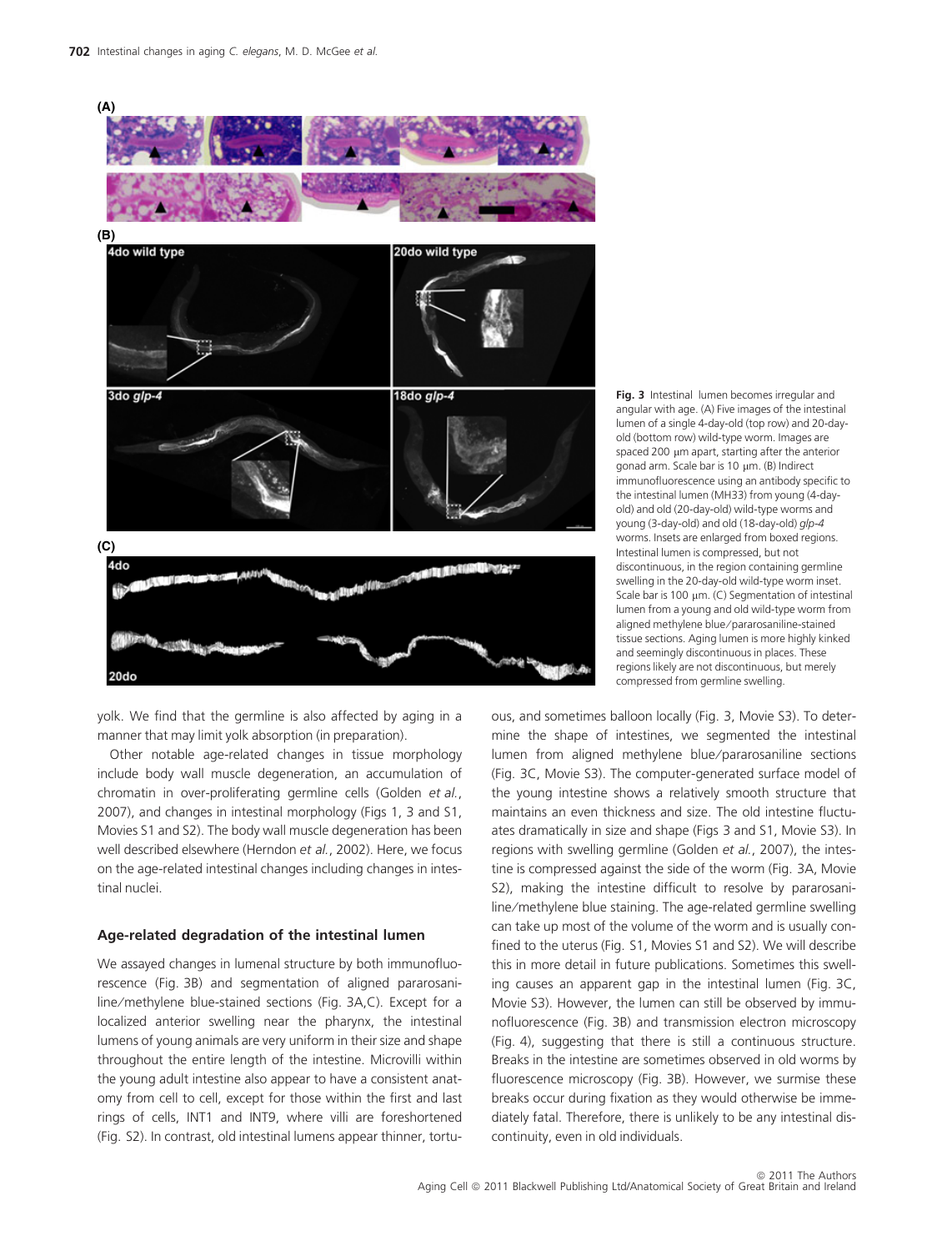

Fig. 4 Intestinal microvilli degrade and are lost with age. Representative transmission electron micrographs showing different regions of the intestine in 18-dayold (A–H) and 10-day-old (I–N) wild-type worms. Class 'A' (E), class 'B' (D, F–N), and class 'C' (A–C) animals are represented. Some regions in 18-day-old intestines completely lack microvilli (mv) projecting inward toward the lumen and instead display an unadorned plasma membrane (pm) (C, D). Even in the absence of microvilli, an intact terminal web (tw) may still protect the lumen from bacterial invasion into the cytoplasm of the intestine. Panels A–D show the lumen packed with bacteria. Panels E–H show regions where the lumen is empty, but cytoplasm is filled with large vesicles containing lipid or yolk, but shows little ground substance, ribosomes, or RER. Panels I–K come from three different intestinal cells in a 10-day-old adult. Panels L–N come from three different cells in another 10 day-old adult. Microvilli in I and L show a 50% shrinkage in length compared with young adult intestine, with all microvilli changing in length equally, either in the absence of bacteria (I) or in the presence of bacteria (J). A fuzzy glycocalyx seems to cover most 'healthy' microvilli (I, J, L) on their outer borders, protecting them from the luminal contents. In panels J, K, M, and N, smaller, dark-staining bacteria appear to insert themselves between villi and cause individual villi to become corroded, becoming both shorter and thinner. Double asterisks indicate intact OP50 E. coli in stasis. Black arrowheads indicate smaller bacteria that appear to cause corrosion of microvillar structures, where the glycocalyx may be reduced or absent.

As we observed significant changes in the overall structure of the intestinal lumen (Fig. 3), we tested whether there were changes in the microvilli. We compared animals of different movement classes, 'A' through 'C' ( Hosono, 1978; Herndon et al., 2002). Class 'A' animals have the most healthy movements, while class 'C' animals are relatively immobile (Hosono, 1978; Herndon et al., 2002). We occasionally observed a complete loss of microvilli, which normally face the lumen, in some regions of old intestines from both class 'B' and class 'C' animals in transmission electron micrographs (Fig. 4, Table 1). Class 'A' animals did not have severe defects in their cytoplasmic contents, except for a large buildup in lipid storage (Table 1, Fig. 4E)(Herndon et al., 2002). The integrity of the intestine as a whole is dependent on the plasma membrane, the presence of strong intercellular junctions linking adjacent intestinal cells, and a terminal web of actin microfilaments underlying the apical microvilli. As aging progresses, there is a weakening of the plasma membrane as evidenced by the microvilli changes (Fig. 4), but rarely is there any obvious weakening of the terminal web or cell junctions. The terminal web may be critical to the

Table 1 Intestine phenotypes (average microvilli shortening†)

| Age (days) Class |   |    | $Intacti$ $20-35%$ | 40–80%        | 85-100% |
|------------------|---|----|--------------------|---------------|---------|
| 10               | А |    | 4                  |               |         |
|                  | B |    |                    | $2\S$         |         |
| 18               | А | 15 |                    |               |         |
|                  | B |    | 3                  | $\mathcal{P}$ |         |
|                  |   |    |                    |               |         |
|                  |   |    |                    |               |         |

N.B. It is apparent that among 10-day-old animals, the (unselected) population includes many that are in relatively rapid decline, and showing stronger intestinal aging phenotypes, compared with the long-lived 18-dayold animals, which enjoyed longer, stronger healthspans than their original colleagues, most of which were long dead. The paucity of 10-day-old animals with healthy intestines speaks to the likelihood that aging in this tissue is a principal influence on healthspan and survival.

†Number of animals scored in that category by TEM measurements. Measurements in aged animals were compared with the measurements in young adult wild-type animals.

-Intact category includes animals whose average shortening was 15% or less.

§Includes an animal that showed intestinal nucleus being phagocytosed.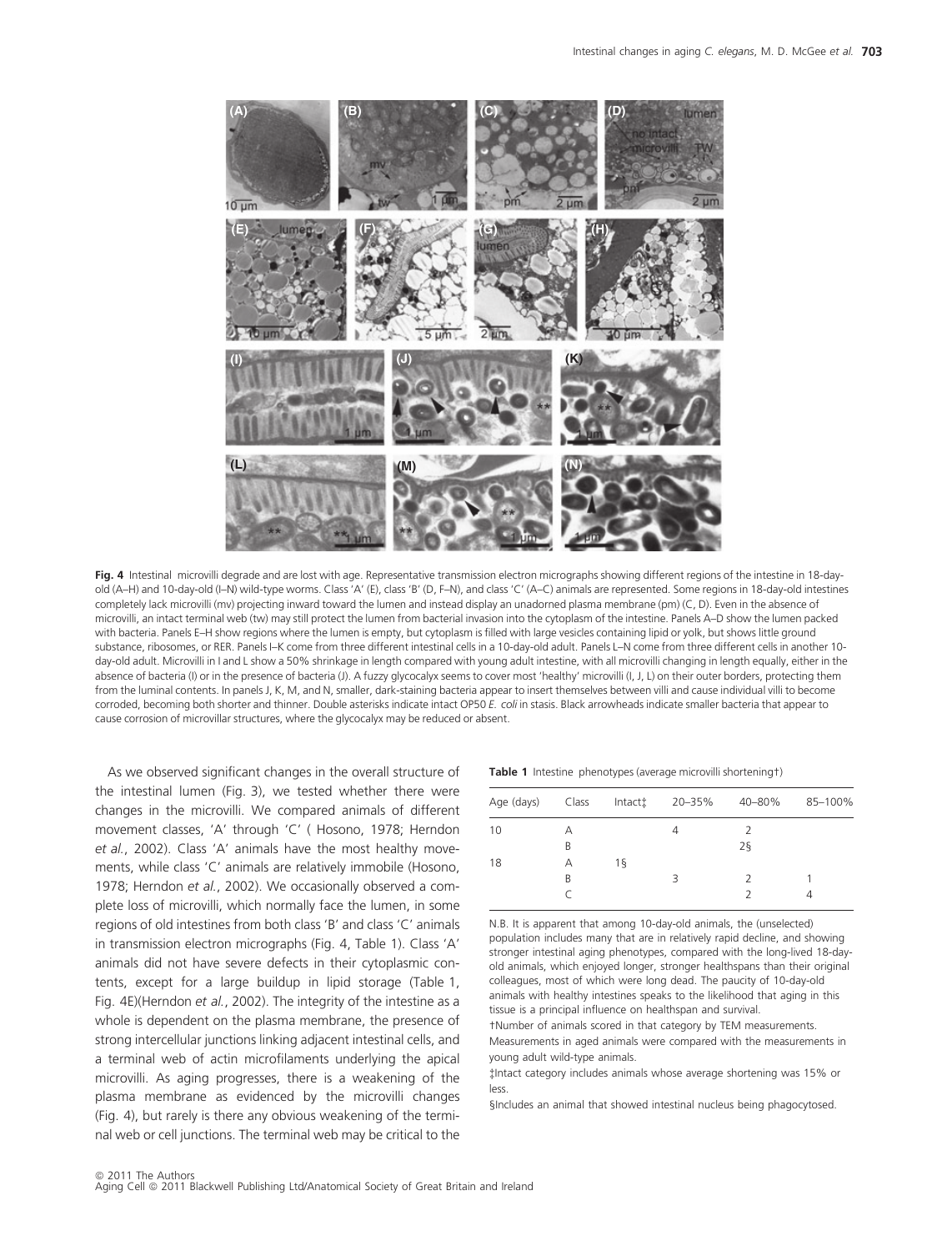animal's survival, as it reinforces the apical plasma membrane and may prevent the invasion of bacteria into the cytoplasm or the body cavity even if the plasma membrane is breached. As the loss of microvilli has been shown to cause rapid starvation and death (MacQueen et al., 2005), it is likely that the class 'B' and class 'C' animals progressively have nutrient sensing and/or absorption deficiencies. The loss of villi and restriction of a patent lumen, combined with a decreased pharyngeal pumping rate (Collins et al., 2008), all contribute to impaired intestinal function.

Using TEM, we compared the status of microvilli in many thin sections along the length of individual animals and found that their status varied cell by cell within single animals of all behavioral classes (Figs 4 and S2, Table 1). Shortened villi could be found in some cells at any point along the lumen, as far forward as the INT1 cells, and as far posteriorly as the INT9 cells, but the degree of damage to villi differed cell by cell. In some cases, a total loss of villi was noted locally within one intestinal cell or cell pair (Fig. 4). Similar types of changes in microvilli could be found in both 10-day-old and 18-day-old animals (Table 1). In 10-dayold animals, rather severe changes could already be found in class 'B' animals. In 18-day-old animals, class 'C' animals tended to show the more severe changes and the shortest microvilli. Relatively healthy microvilli were sometimes found in regions where the intestine is strongly distorted by the growing germline tissue, suggesting that events on the luminal side of the tissue were independent of stresses on the basal pole. In some locales, individual bacteria were attached firmly to the base of the villi or had seemingly gouged their way into the villi in a manner suggesting that they may be causing local damage (Fig. 4I–N). The bacteria that were capable of corroding the luminal microvilli had a different shape and were much more densely staining than typical bacteria found elsewhere in the lumen. However, very short villi could be found in regions where no bacteria were (still) accumulated (not shown). These villi were often very short, thinner in breadth, and sometimes completely missing (Fig. 4).

Individual cells also showed distinctive variations in cytoplasmic details that help to emphasize the stochastic nature of morphological change. Some cells display concentrations of lipid droplets (Herndon et al., 2002) or huge numbers of seemingly empty vacuoles. Some show an almost lytic cytoplasm with very low electron density, or occasionally, increased cytoplasmic staining (not shown). In rare cases, individual intestinal cells appear to become reduced in cytoplasmic volume compared with their neighbors, suggesting that autophagy may progressively degrade other components besides the nucleus (not shown). Thus, the intestine shows regional variations that may be governed locally, perhaps by cell-specific nuclear changes, or even by the local effects of bacterial attack.

#### Intestines lose nuclei with age

In mammals, loss of cells with age is a hallmark of a number of tissues including heart and muscle. However, the loss of key cell types or critical nuclei in invertebrate models of aging is much

less well characterized. One of the most striking age-related phenotypes we report here is a dramatic degradation of intestinal nuclei. To describe changes in the intestinal nuclei with age, we carried out DAPI staining of multiple old and young nematodes (Fig. 5). We have previously shown a loss of tail hypodermal nuclei, accumulations of chromatin in the germline of aged C. elegans (Golden et al., 2007), and progressive changes in muscle nuclei (Herndon et al., 2002). Others have reported agerelated changes in nuclear architecture such as disrupted lamins (Haithcock et al., 2005), but changes in intestinal nuclei have not been described. Of note, the intestinal nuclei are completely fate-mapped in the young adult and are responsible for maintaining intestine function. We report here that these large intestinal nuclei degrade with age (Figs 6 and 7, Movie S4). In very old animals, many intestinal nuclei are undetectable by DAPI staining (Fig. 6A–B, Movie S4) or methylene blue/pararosaniline staining (Figs 6D and S3). By day 12 (day 0 being the day laid), some intestinal nuclei are visibly smaller than 4- or 8-day-old intestinal nuclei (Fig. 6C). Intestinal nuclei continue to degrade with age, and by day 20, many are completely undetectable by DAPI staining or by visualizing stained tissue sections (Figs 6 and S3). The average number of intestinal nuclei decreases from 30 in young 4-day-old wild-type hermaphrodites ( $n = 15$  animals,



Fig. 5 Nuclear appearance and degradation is hypervariable in old animals. Surface models of DAPI-stained young (4-day-old) and old (20-day-old) wildtype worms. All types of nuclei are subject to variations in old age, including those of the intestine, muscles, germline, and others. Scale bar is 100  $\mu$ m.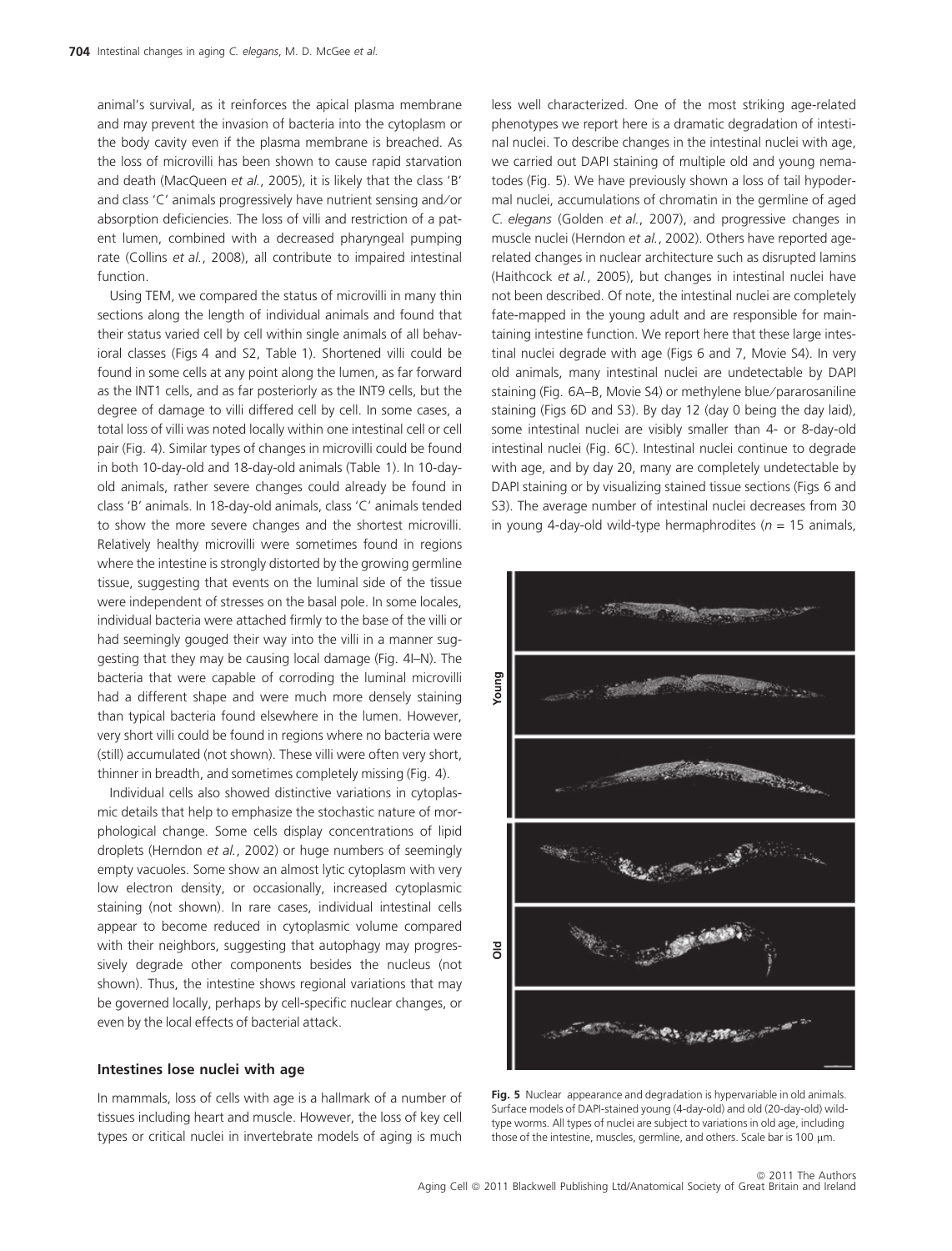

Fig. 6 Aging intestines lose nuclei. (A) Surface model of intestinal nuclei from DAPI staining of a young and old adult wild-type, ced-3, or glp-4 worm. Scale bar is 100  $\mu$ m. (B) Graph showing the number of intestinal nuclei in 4, 8, 12, and 20-dayold wild-type, 3 and 18-day-old glp-4, 4- and 20day-old ced-3, and 24- and 45-day-old daf-2 worms. Intestinal nuclei were identified from DAPI staining based on location and morphology. P values are calculated based on a one-tail two-sample equal variance t test. ( $*P < 0.05$ ). (C) Representative intestinal nuclei from a 4, 8, 12, 16, and 20-day-old wild-type worm. Intestinal nuclei are often fainter and smaller (day 16 and 20). Boxed region is enlarged in panel. Arrows indicate intestinal nuclei. (D) All the intestinal nuclei from a young (4-day-old) and old (20-day-old) wild-type worm. Images are from methylene blue ⁄ pararosaniline-stained sections. Overall staining of cytoplasm is very different because of the lack of ground substance or typical organelles, and an increase in lipid storage. Scale bar is 10  $\mu$ m.

 $\pm$ 0.6 SE) to 22 in old 20-day-old animals (n = 13 animals,  $\pm$ 1.9 SE,  $P = 0.001$ ). The remaining intestinal nuclei were visibly smaller (Fig. 6A,C–D). This degradation and loss of nuclei occurs throughout the intestine, but seems most severe in the anterior half of the worm. Young wild-type worms had between 33 and 26 intestinal nuclei, consistent with the fate map of young C. elegans. However, old worms ranged from 34 to as low as 10. This remarkable stochastic loss of nuclei with age represents another example of increased variability with age (Table 2). Although intestinal nuclei have begun to degrade by day 12 (Fig. 6C), there is no significant loss of nuclei in 8-day-old (32 nuclei,  $n = 7$  animals,  $\pm 0.3$  SE,  $P = 0.07$ ), 12-day-old (32 nuclei,  $n = 6$  animals,  $\pm 3.1$  SE,  $P = 0.08$ ), or 16-day-old (31 nuclei,  $n = 5 \pm 1.7$  SE,  $P = 0.4$ ) wild-type hermaphrodites compared with 4-day-olds (Table 2, Fig. 6B).

Given that we observed a significant loss of intestinal nuclei with age, we hypothesized that such a loss was dependent on apoptotic mechanisms. Although we did not

detect any loss of intestinal cells, we hypothesized that there could be some cellular loss we failed to observe or cells could be only partially undergoing apoptosis and not getting engulfed. Apoptosis is one way age-damaged cells can be prevented from forming tumors, while senescence is another (Campisi, 2005). As the caspase ced-3 (Ellis & Horvitz, 1986) is required for apoptosis, we wished to establish whether the number of nuclei in a ced-3 apoptosis-deficient strain is different from the number of nuclei in wild-type animals. Young ced-3 loss of function mutants had 30 intestinal nuclei ( $n = 6$ ,  $\pm 0.8$  SE) compared with 15 nuclei in old (20-day-old) ced-3 mutants  $(n = 5, \pm 2.7 \text{ SE}, P = 0.0001)$ (Fig. 6). These results therefore demonstrate that the agerelated loss of intestinal nuclei is not apoptosis dependent.

To test how the germline might contribute to the loss of intestinal nuclei, we also counted nuclei in glp-4 worms, which fail to create a germline. We found that aged glp-4 worms also had significantly fewer intestinal nuclei (18,  $n = 6$ ,  $\pm$ 3.0) than young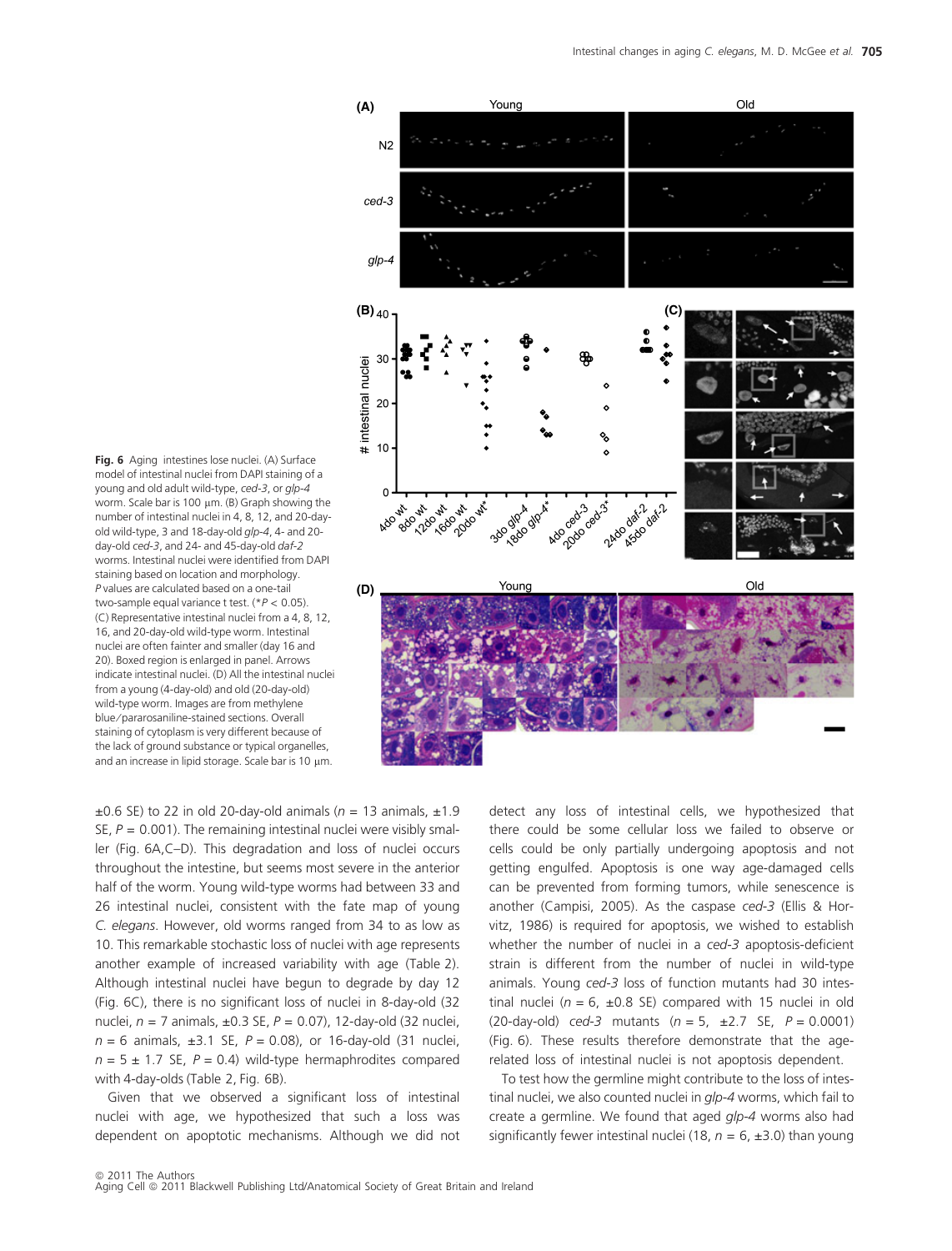

Fig. 7 Nuclear autophagy in old adults. Panel A shows a 10-day-old class 'B' animal in the midbody, where the intestine has been pushed into a thin dorsal wedge by swelling of the uterus. Two intestinal nuclei are seen, a full-sized nucleus on the right and a shrunken dark-staining nucleus undergoing phagocytosis on the left. Arrows (inset in A) indicate internal membranes enveloping the shrunken nucleus. N, nucleus. Panel B shows an 18-day-old class 'A' animal. Here, a single nucleus is seen, reduced in size, and undergoing phagocytosis. Scale bars indicate  $0.5 \mu m$ .

Table 2 Intestinal nuclei loss

| Strain         | Median<br>survival | Animals<br>scored<br>(censored) | Age | Survival | Mean<br>intestinal<br>nuclei $(n)$ | t-test<br>P value (compared<br>with youngest) | F test<br>P value (compared<br>with youngest) |
|----------------|--------------------|---------------------------------|-----|----------|------------------------------------|-----------------------------------------------|-----------------------------------------------|
| N <sub>2</sub> | 20                 | 1241 (697)                      | 4   | 1.00     | 30(15)                             |                                               |                                               |
|                |                    |                                 | 8   | 0.99     | 32(7)                              | 0.07                                          | 0.8                                           |
|                |                    |                                 | 12  | 0.85     | 32(6)                              | 0.08                                          | 0.6                                           |
|                |                    |                                 | 16  | 0.59     | 31(5)                              | 0.4                                           | 0.2                                           |
|                |                    |                                 | 20  | 0.40     | 22(13)                             | < 0.0001                                      | 0.0005                                        |
| $q/p-4$ (25°)  | 10                 | 476 (141)                       | 3   | 1.00     | 32(6)                              |                                               |                                               |
|                |                    |                                 | 18  | 0.23     | 18(6)                              | 0.0005                                        | 0.05                                          |
| $ced-3$        | 20                 | 399 (222)                       | 4   | 1.00     | 30(6)                              |                                               |                                               |
|                |                    |                                 | 20  | 0.39     | 15(5)                              | < 0.0001                                      | 0.0003                                        |
| $daf-2$        | 42                 | 390 (271)                       | 24  | 0.66     | 33(6)                              |                                               |                                               |
|                |                    |                                 | 45  | 0.20     | 31(7)                              | 0.1                                           | 0.1                                           |

 $q/p-4$  intestines (32,  $n = 6, \pm 1.1, P = 0.0005$ ). As  $q/p-4$  worms are never under pressure from growth of the reproductive system and the intestinal nuclei are still reduced during aging, we conclude that the age-related degradation of intestinal nuclei is independent of germline development.

We next asked whether the long-lived daf-2(e1370) strain has a delayed loss of nuclei and found that it indeed does. Even by day 45, which is well past the maximum lifespan of wild-type worms, there is an average of 31 intestinal nuclei  $(n = 7)$ (Table 2, Fig. 6B). Intestinal nuclei from 20-day-old daf-2(e1370) worms also appear to be somewhat protected from age-related degradation by methylene blue and pararosaniline staining compared with intestinal nuclei from similarly aged wild-type worms (Fig. S3).

Intestinal nuclei appear to gradually degrade (Fig. 6C), but may retain some structure. Methylene blue/pararosanilinestained intestinal nuclei from old C. elegans are smaller and irregular compared with young intestinal nuclei (Fig. 6D). Old nuclei become increasingly difficult to distinguish from background as the germline swells (Golden et al., 2007) and the intestinal nuclei shrink with age (Fig. 6A,C–D), leaving the possibility of some nuclear remnants remaining when they cannot be resolved by DAPI. We attempted to confirm our data in living worms using an NLS::GFP expressed in the intestine, but found it too variable and difficult to distinguish from the normal gut autofluorescence that increases with age to be a reliable marker (data not shown). Additionally, the increase in autofluorescent lipofuscin (Clokey & Jacobson, 1986; Gerstbrein et al., 2005) made distinguishing intestinal nuclei by a GFP marker in live worms very difficult. In a strain expressing lamin::GFP, lamin was sometimes observed at the periphery of apparent nuclei despite no detectable DAPI staining in 20-day-old worms (data not shown), suggesting that some components of the corpse of the nucleus remain.

At the TEM level, we were not able to make such comprehensive surveys of nuclei as was made with LM serial sections. However, we noted cases at both 10 days and at 18 days where single intestinal nuclei had shrunken, become darker-stained, and appeared to be undergoing autophagy within the intestinal cytoplasm of a class 'A' (at 18 days) or class 'B' (at 10 days) animal (Fig. 7). Such occurrences may not remain visible for very long, so we surmise that this may a common route by which shrinking nuclei finally disappear from view. Nuclear loss is an ongoing process even in the healthiest old animals and may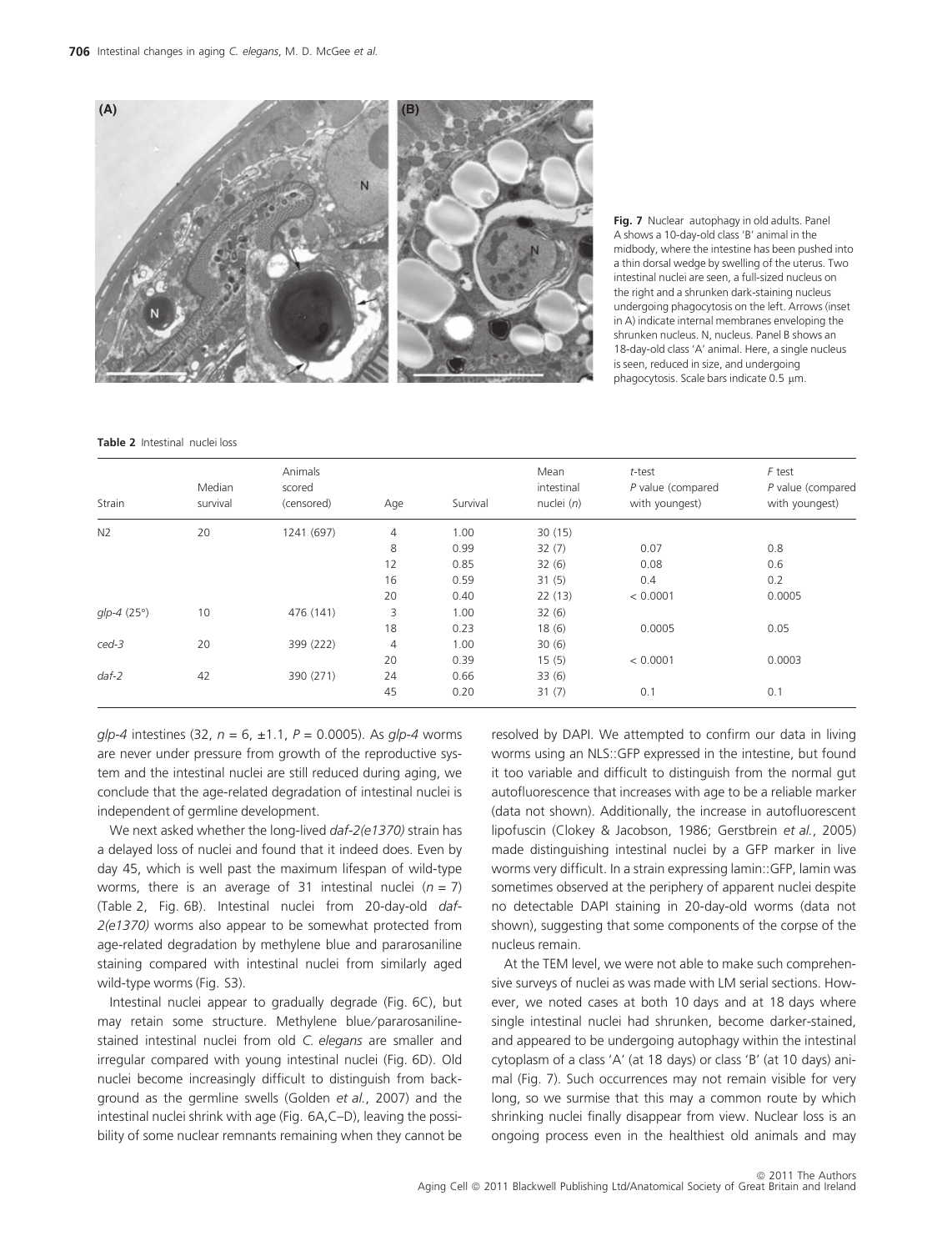precede and precipitate progressive changes in intestinal morphology as transcription becomes impossible.

# **Discussion**

We report here a number of novel, age-related changes in C. elegans that arise at the cellular level. These include an increase in the variability of the shape and size of the intestinal lumen, a loss or foreshortening of microvilli in regions of the intestine, and a loss of intestinal nuclei with age. These intestinal changes are likely highly deleterious to the aging worm. As the exact cause of death in aging worms has never been clearly established, it will be interesting to explore to what extent intestinal changes may directly contribute to the death of the nematode or whether they are a secondary effect of another aging phenotype. We report here for the first time that the intestine, a major functional tissue in C. elegans, shows a substantial loss with age and that this loss is highly stochastic among individuals and also among intestinal cells within individuals. The loss of nuclei in the intestine of the aging worm is an example of an age-related stochastic event that could have severe deleterious functional changes. Other changes to the intestinal cytoplasm, including accumulations of unusual membrane-bound vesicles, lipid vesicles, and dramatic changes in the density of the ground substance of the cytoplasm were also common and differed from one cell to another along the length of the intestine.

We also observed severe changes in the intestinal lumen including irregular lumenal morphology, a degradation and later loss of microvilli, live bacterial accumulation, and 'pinching' of the lumen in regions containing germline swelling (Golden et al., 2007). Feeding C. elegans live OP50 E. coli is standard laboratory procedure, although feeding worms live E. coli is known to cause a shortened lifespan compared with dead bacteria (Garigan et al., 2002), less pathogenic bacteria (Garsin et al., 2003), or growth in bacteria-free media (Szewczyk et al., 2006). Although decreased pathogenicity is likely the cause of these lifespan extensions, it is formally possible that they could be attributed to nutritional changes. Therefore, E. coli infection seems one likely cause of microvillar loss or the other changes in intestinal morphology we observed in old individuals, based on the TEM data in particular (Fig. 4). However, we never observed live bacteria entering the cytoplasm of the intestinal cells nor invading the adherens junctions of the intestinal cells.

Changes in microvillar structure seem likely to involve two parallel mechanisms. First, in almost all intestinal cells, microvilli are markedly reduced in length by 10 days of adulthood, even in the absence of any pathogenic bacteria nearby. This reduction seems to be cell-specific, as individual cells show markedly different length changes within the same animal. Secondly, in a few places within an animal, local changes in the intact E. coli inside the lumen can produce clusters of smaller, dark-staining pathogenic bacteria that grossly degrade the microvilli even further. These bacteria can insert deeply between villi, perhaps defeating protection by the glycocalyx and leading to local loss of microvilli in patches. In 18-day-old adults, occasional patches with complete loss of villi were noted where the bacteria were no longer present.

One possibility is that the germline swelling in old animals could either be causing a physical stress to the intestine or errant signaling that results in intestinal changes. However, we found that the *qlp-4* mutant, which does not have a developed germline, still had a loss of intestinal nuclei with age. Not surprisingly, the angularity of the intestine was less tortuous than wild-type worms with germline swelling. This suggests that although the germline swelling could still play a role in aging of the intestine, it does not explain all the phenotypes we observed. In particular, in wild-type aged adults, zones with extreme compression of the intestine by a swollen germline could still display relatively healthy microvilli (Fig. 7A). It remains possible that signaling from the somatic gonad may affect age-related changes in the intestinal lumen.

Old worms have a dramatic loss of intestinal nuclei that could severely affect the ability of the intestine to transcribe new mRNA. This begins by day 10, when a few small nuclei already appear to be inside autophagosomes (Fig. 7), and is more pronounced by day 12, when some worms have visibly smaller, but not absent, nuclei when stained with DAPI. Autophagy is a mechanism by which the cell is able to recycle its cytoplasmic contents for many processes (Melendez & Levine, 2009) such as cell maintenance or survival during starvation (Kang et al., 2007). As autophagy has been previously shown to be required for lifespan extension in long-lived daf-2 (Melendez et al., 2003) or diet-restricted worms (Jia & Levine, 2007), it is possible that the old animals we observe with intestinal nuclei loss are able to survive by recycling their cellular components via autophagy. Previously, we reported a loss of nuclei in the tail with age (Golden et al., 2007). Besides autophagy, one possible explanation for the absence of DAPI staining is that an age-related change in chromatin state results in lower fluorescence of the DNA-binding dye DAPI. Indeed, changes in histone expression with age and changes in histone modification are already known to occur in C. elegans with age (Oberdoerffer & Sinclair, 2007; Golden et al., 2008), and a decrease in the DAPI fluorescence of euchromatin compared with heterochromatin has been observed previously (Fujita et al., 1999; Iovene et al., 2008). Visible changes in the chromatin are obvious in some nuclei by 10 days of age in electron micrographs (Fig. 7). Regardless of whether the absence of DAPI staining is because of a loss of DNA or an alteration of the chromatin state of intestinal cells, this would result in an altered transcriptional profile of the intestinal cells. Owing to the confirmation of intestinal nuclei loss and degradation by histological staining of fixed sections we present in this manuscript, it is unlikely that a change in chromatin state is the only explanation for an absence of intestinal nuclei by DAPI staining. An age-related apoptotic process is also unlikely to explain the loss of nuclei, because there was no change in the number of nuclei in aged ced-3 mutants compared with wildtype, and many intestinal cells appeared intact by electron microscopy. Autophagy remains a more likely mechanism by which some intestinal nuclei are lost.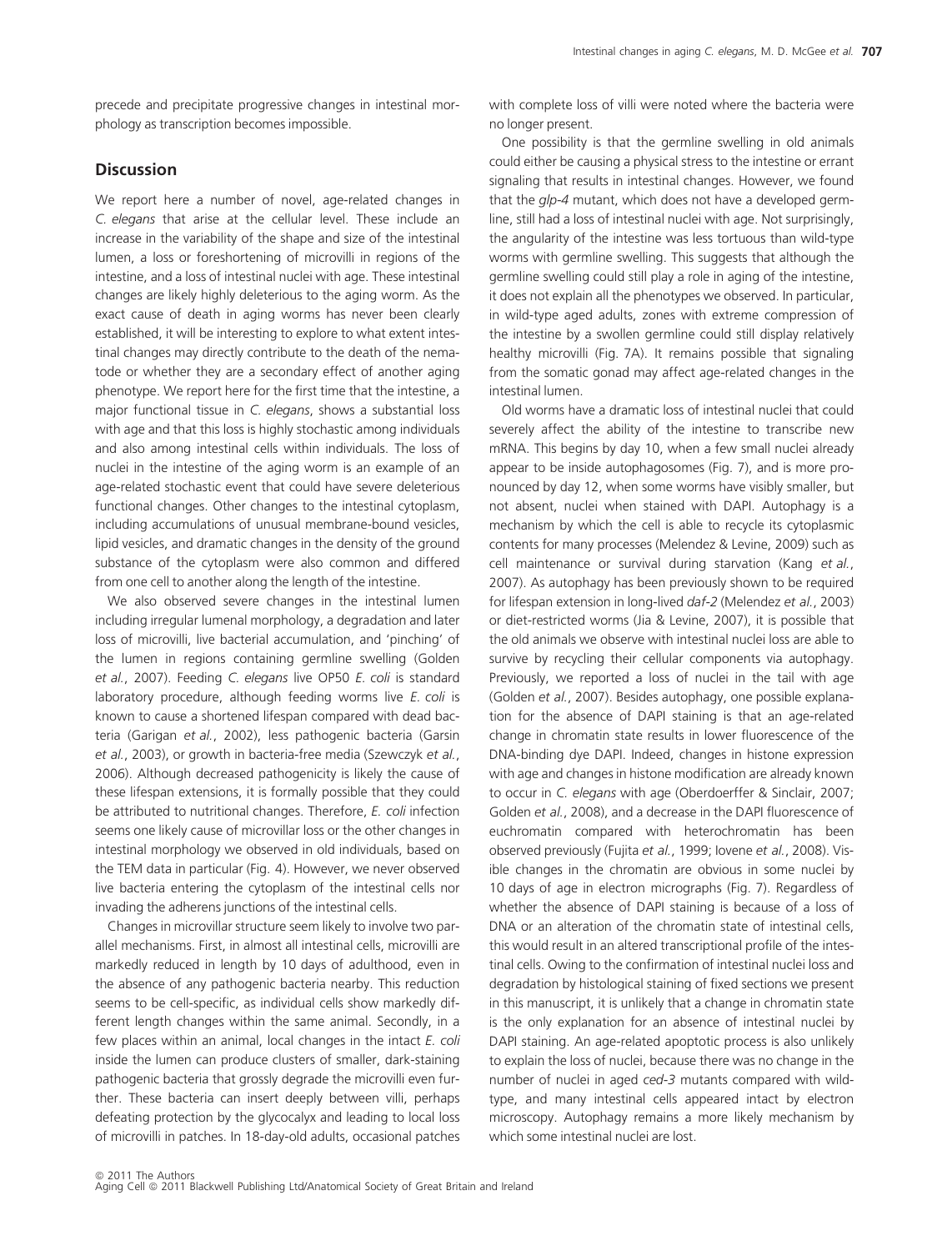Although some intestinal cells had no detectable DAPI staining, we occasionally observed a nuclear envelope in lamin::GFP intestinal cells with no DAPI-positive nuclei. This suggests that these nuclei either have a loss of DNA but some remnants of a nucleus remain, that these nuclei are in the midst of autophagy, or that these nuclei just have an altered chromatin state. As it is known that the nuclear envelope degrades with age (Haithcock et al., 2005), it is possible that changes in nuclear envelope proteins are contributing to the loss of nuclei we observe.

In summary, we have developed multiple complementary techniques to describe in detail age-related morphological changes in the nematode C. elegans. Our approach affords a unique opportunity to completely describe pathological changes in both wild-type and mutant strains of C. elegans by reconstructing the aged nematode in three dimensions. This allows us to gather general data on many tissues and organelles simultaneously and then perform targeted experiments including immunohistochemistry and transmission electron microscopy. In this study, we focused on the changes in the aging intestine. We found that this critical tissue undergoes dramatic changes in structure and contents with age. In particular, we discovered that there are stochastic losses of nuclei and microvilli within individual intestinal cells of aging animals. Using approaches similar to those we describe here, it is clearly possible to explore the pathological changes that occur under different environmental and genetic conditions that influence lifespan. By applying this workflow to other tissues, we may discover other compelling, novel, age-related phenotypes. Many nuclei and cells, such as vulval or hypodermal cells, can be identified based on positioning and morphology, while more tightly packed cells like those in the head will require additional histological or transgenic markers. This can contribute to a better understanding of the pathophysiology of aging in model systems, especially by making use of model systems in which lifespan extension is routinely accomplished by either environmental or genetic manipulations.

## Experimental procedures

## Nematode strains and culture conditions

Strains used were wild-type Bristol N2, ced-3(n717) IV, qlp-4(bn2) I, daf-2(e1370), lmn-1::gfp LW0700(ccIs4812) X, and QC82. Nematodes were grown at 20°C on NGM plates spotted with the E. coli strain OP50. The glp-4(bn2) I strain was grown at the restrictive temperature of 25°C for experiments. Synchronized populations were acquired by allowing adult parents to lay eggs for 2–4 h before removing them (day 0). After reaching sexual maturity, the synchronized nematodes were transferred to fresh plates daily until past reproductive age. LW0700(Haithcock et al., 2005) was provided by Jun Liu, Cornell University. The remaining nematode strains and Escherichia coli strain OP50 used in this work were provided by the Caenorhabditis Genetics Center, which is funded by the National Institutes of Health National Center for Research Resources (NCRR).

#### Tissue sectioning

Worms were embedded in plastic and sectioned at  $0.5 \mu m$  using an MT-7000 ultramicrotome (RMC Products). Sections were stained with 0.125 mg mL<sup>-1</sup> pararosaniline and 0.375 mg mL<sup>-1</sup> methylene blue in 23.75% ethanol buffered pH 6.8–7.2. Sections were rinsed in water, dried, and mounted in DPX (modified from Energy Beam Sciences Methylene Blue – Basic Fuchsin, Lee's protocol). Sections were imaged using a 63X objective on a Zeiss Axioplan 2. Images were digitally aligned using custom software based on ITK (Yoo et al., 2002) and manually refined using Photoshop (Adobe Systems Inc., San Jose, CA, USA). Tissue segmentation was performed using Imaris (Bitplane Scientific Software, Zurich, Switzerland) and rendered using Imaris or Cinema 4d (Maxon Computer Inc., Friedrichsdorf, Germany). As histological staining of sectioned tissues is not a common technique in C. elegans, structures were identified based on similarities with electron microscopic data (Hall & Altun, 2008) or our confocal data.

#### Fluorescence imaging

For antibody staining, nematodes were picked into a small drop of water ( $\sim$ 5  $\mu$ L) on a glass coverslip. A small dab of vacuum silicon grease (Beckman) was placed in each corner to avoid squishing the nematodes. Slides were freeze-cracked, fixed in  $-20^{\circ}$ C methanol for 10 min, rehydrated in PBS, blocked in 5% nonfat dry milk in PBS + 0.1% triton, and stained overnight in primary antibody diluted in PBS. Slides were then washed, incubated in secondary antibody diluted in PBS, washed, and mounted in Prolong Gold with DAPI (Invitrogen, Carlsbad, CA, USA) using a coverslip with silicon grease in the corners. Worms stained only with DAPI were washed in S basal, fixed in  $-20^{\circ}$ C acetone, washed in S basal, and mounted in Prolong Gold with DAPI. The MH33 mouse monoclonal antibody was used at a dilution of 1:10. The MH33 monoclonal antibody developed by Robert H Waterson, University of Washington, was obtained from the Developmental Studies Hybridoma Bank developed under the auspices of the NICHD and maintained by The University of Iowa, Department of Biology, Iowa City, IA 52242. Anti-guinea pig IgG Alexa Fluor 488 (Invitrogen) and anti-mouse IgG Alexa Fluor 488 (Invitrogen) were used at a dilution of 1:200. Nematodes were visualized using a Zeiss LSM510 inverted confocal microscope and 63X objective. Z stacks were tiled across the area of the worm and stitched using the Zeiss multitime macro or XuvTools (Emmenlauer et al., 2009). Three-dimensional volume reconstructions and surface models of the tiled images were visualized in Imaris. Surface models were created using both manual and automated methods in Imaris. Rendering was performed using Imaris or Cinema 4D.

#### Transmission electron microscopy

Adult animals were prepared for electron microscopy as previously described (Hall, 1995; Herndon et al., 2002). Briefly, animals were immersed in buffered aldehydes, cut open to allow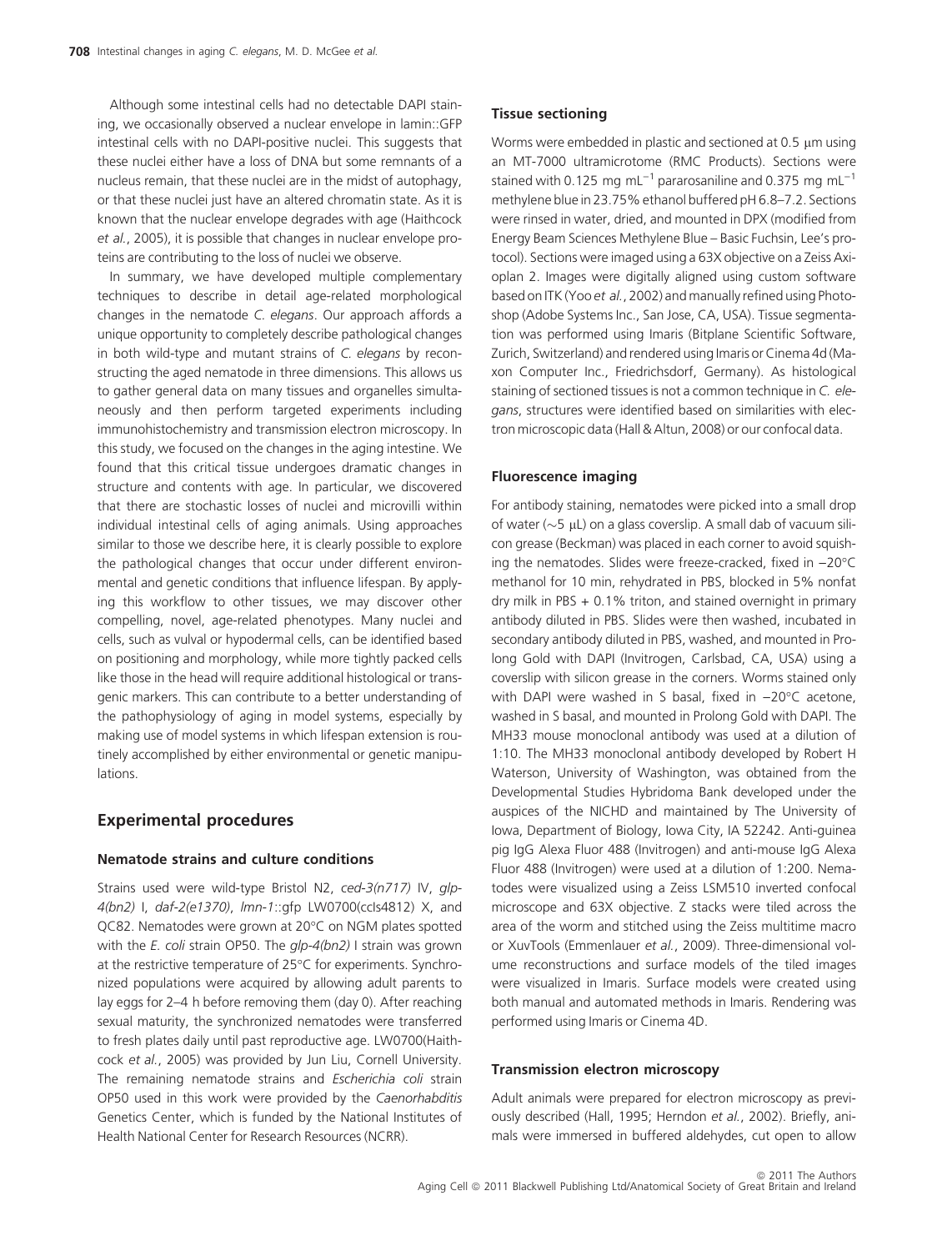## Acknowledgments

This work was supported by Geroscience funds awarded to SM from NIH (ULDE019608 & RL1AG032117), support from the Hillblom foundation, and a generous gift from the Glenn Foundation for Medical Research. MG was supported by a TL1 fellowship from the NIH (AG032116). DHH and LAH were supported by NIH RR 12596. Original TEM work on aging C. elegans was supported by grants from NINDS and the National Institute on Aging to Monica Driscoll, whom we thank. We also thank Gloria Stephney, Ken Nguyen, Peter Schmeissner, Kristin Listner, and Angela Jevince for their help in the electron microscopy, Rose Rua for help in scanning the archive of TEM images into digital form, and Adam Orr for help in imaging stained tissue sections.

## References

- Campisi J (2005) Aging, tumor suppression and cancer: high wire-act! Mech. Ageing Dev. 126, 51–58.
- Ciche TA, Kim KS, Kaufmann-Daszczuk B, Nguyen KC, Hall DH (2008) Cell Invasion and Matricide during Photorhabdus luminescens Transmission by Heterorhabditis bacteriophora Nematodes. Appl. Environ. Microbiol. 74, 2275–2287.
- Clokey GV, Jacobson LA (1986) The autofluorescent ''lipofuscin granules'' in the intestinal cells of Caenorhabditis elegans are secondary lysosomes. Mech. Ageing Dev. 35, 79–94.
- Collins JJ, Huang C, Hughes S, Kornfeld K (2008) The measurement and analysis of age-related changes in Caenorhabditis elegans. WormBook: the online review of C elegans biology, 1–21.
- Ellis HM, Horvitz HR (1986) Genetic control of programmed cell death in the nematode C. elegans. Cell 44, 817-829.
- Emmenlauer M, Ronneberger O, Ponti A, Schwarb P, Griffa A, Filippi A, Nitschke R, Driever W, Burkhardt H (2009) XuvTools: free, fast and reliable stitching of large 3D datasets. J. Microsc. 233, 42– 60.
- Fujita N, Takebayashi S, Okumura K, Kudo S, Chiba T, Saya H, Nakao M (1999) Methylation-mediated transcriptional silencing in euchromatin by methyl-CpG binding protein MBD1 isoforms. Mol. Cell. Biol. 19, 6415–6426.
- Garigan D, Hsu A-L, Fraser AG, Kamath RS, Ahringer J, Kenyon C (2002) Genetic analysis of tissue aging in Caenorhabditis elegans: a role for heat-shock factor and bacterial proliferation. Genetics 161, 1101–1112.
- Garsin DA, Villanueva JM, Begun J, Kim DH, Sifri CD, Calderwood SB, Ruvkun G, Ausubel FM (2003) Long-lived C. elegans daf-2 mutants are resistant to bacterial pathogens. Science 300, 1921.
- Gerstbrein B, Stamatas G, Kollias N, Driscoll M (2005) In vivo spectrofluorimetry reveals endogenous biomarkers that report healthspan and dietary restriction in Caenorhabditis elegans. Aging Cell 4, 127– 137.
- Golden TR, Beckman KB, Lee AHJ, Dudek N, Hubbard A, Samper E, Melov S (2007) Dramatic age-related changes in nuclear and

genome copy number in the nematode Caenorhabditis elegans. Aging Cell 6, 179-188.

- Golden TR, Hubbard A, Dando C, Herren MA, Melov S (2008) Agerelated behaviors have distinct transcriptional profiles in Caenorhabditis elegans. Aging Cell 7, 850-865.
- Gomori G (1950) Aldehyde-fuchsin: a new stain for elastic tissue. Am. J. Clin. Pathol. 20, 665–666.
- Haithcock E, Dayani Y, Neufeld E, Zahand AJ, Feinstein N, Mattout A, Gruenbaum Y, Liu J (2005) Age-related changes of nuclear architecture in Caenorhabditis elegans. Proc. Natl Acad. Sci. USA 102, 16690–16695.
- Hall DH (1995) Electron microscopy and three-dimensional image reconstruction. Methods Cell Biol. 48, 395–436.
- Hall DH, Altun ZF (2008) C. elegans Atlas. Cold Spring Harbor, New York: Cold Spring Harbor Laboratory Press.
- Hall DH, Winfrey VP, Blaeuer G, Hoffman LH, Furuta T, Rose KL, Hobert O, Greenstein D (1999) Ultrastructural features of the adult hermaphrodite gonad of Caenorhabditis elegans: relations between the germ line and soma. Dev. Biol. 212, 101-123.
- Hedgecock EM, White JG (1985) Polyploid tissues in the nematode Caenorhabditis elegans. Dev. Biol. 107, 128–133.
- Herndon LA, Schmeissner PJ, Dudaronek JM, Brown PA, Listner KM, Sakano Y, Paupard MC, Hall DH, Driscoll M (2002) Stochastic and genetic factors influence tissue-specific decline in ageing C. elegans. Nature 419, 808–814.
- Hosono R (1978) Age dependent changes in the behavior of Caenorhabditis elegans on attraction to Escherichia coli. Exp. Gerontol. 13, 31–36.
- Iovene M, Wielgus SM, Simon PW, Buell CR, Jiang J (2008) Chromatin structure and physical mapping of chromosome 6 of potato and comparative analyses with tomato. Genetics 180, 1307–1317.
- Irazoqui JE, Troemel ER, Feinbaum RL, Luhachack LG, Cezairliyan BO, Ausubel FM (2010) Distinct pathogenesis and host responses during infection of C. elegans by P. aeruginosa and S. aureus. PLoS Pathog. 6, e1000982.
- Jia K, Levine B (2007) Autophagy is required for dietary restrictionmediated life span extension in C. elegans. Autophagy 3, 597–599.
- Johnson TE (2002) Subfield history: Caenorhabditis elegans as a system for analysis of the genetics of aging. Sci. Aging Knowledge Environ. 2002, re4.
- Kang C, You YJ, Avery L (2007) Dual roles of autophagy in the survival of Caenorhabditis elegans during starvation. Genes Dev. 21, 2161–2171.
- Kimble J, D. Hirsh (1979) ''The postembryonic cell lineages of the hermaphrodite and male gonads in Caenorhabditis elegans''. Dev Biol 70, 396–417.
- Kimble J, Sharrock WJ (1983) Tissue-specific synthesis of yolk proteins in Caenorhabditis elegans. Dev. Biol. 96, 189–196.
- Leung B, Hermann GJ, Priess JR (1999) Organogenesis of the Caenorhabditis elegans intestine. Dev. Biol. 216, 114–134.
- MacQueen AJ, Baggett JJ, Perumov N, Bauer RA, Januszewski T, Schriefer L, Waddle JA (2005) ACT-5 is an essential Caenorhabditis elegans actin required for intestinal microvilli formation. Mol. Biol. Cell 16, 3247–3259.
- Melendez A, Levine B (2009) Autophagy in C. elegans. WormBook: the online review of C elegans biology, 1–26.
- Melendez A, Talloczy Z, Seaman M, Eskelinen EL, Hall DH, Levine B (2003) Autophagy genes are essential for dauer development and life-span extension in C. elegans. Science 301, 1387-1391.
- Oberdoerffer P, Sinclair DA (2007) The role of nuclear architecture in genomic instability and ageing. Nat. Rev. Mol. Cell Biol. 8, 692– 702.